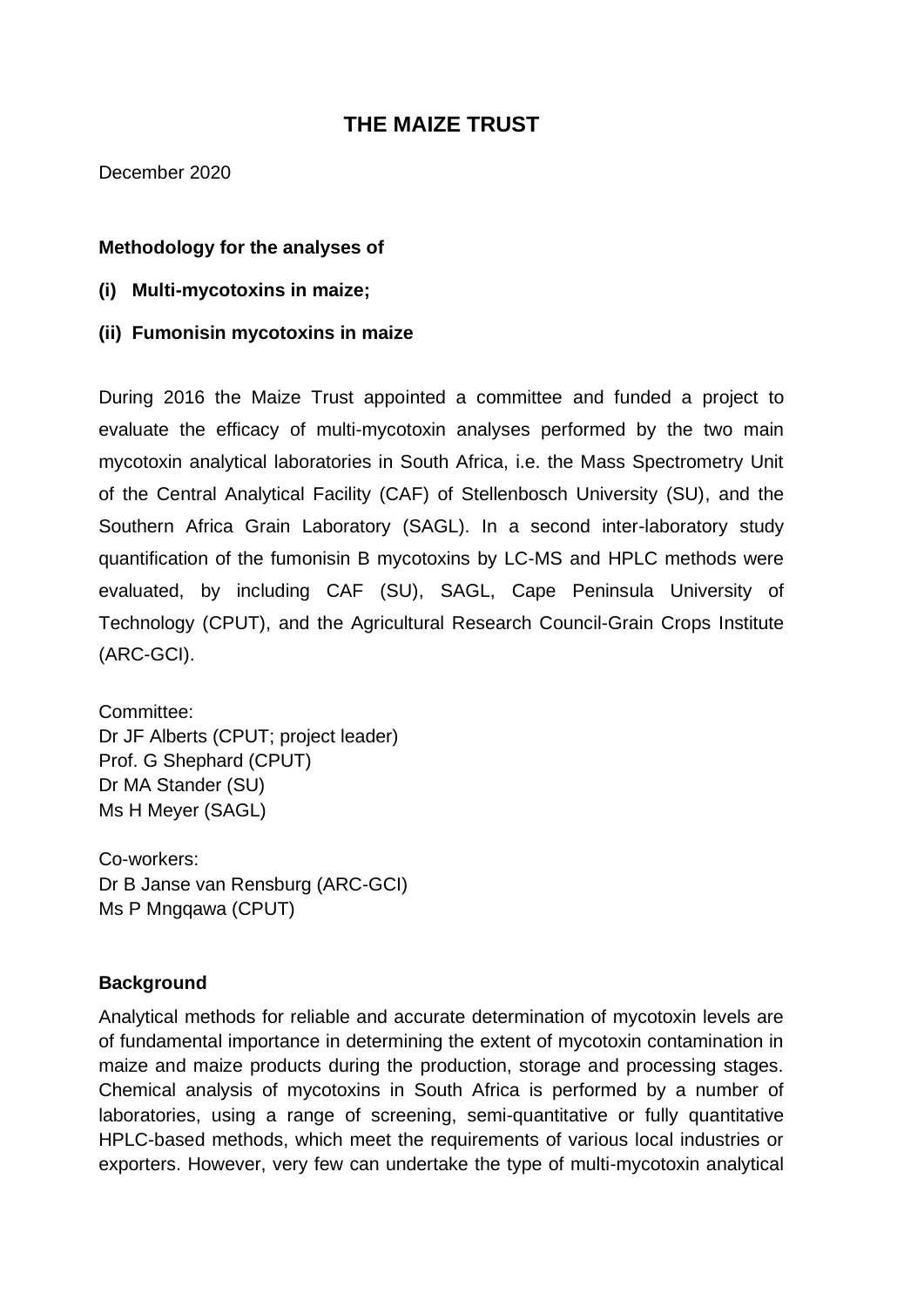methods by HPLC with tandem mass spectrometry, which are currently being adopted in many laboratories of the developed world and among South Africa's trading partners. As this is a relatively new technique, it was regarded by the Maize Trust of the utmost importance that the technique be evaluated in terms of accuracy, repeatability and sensitivity, to ensure precision of analysis.

The aim of the project was to identify and address factors that could negatively impact on accurate analyses of multiple mycotoxins in maize, i.e. extraction methods, analytical standards, efficacy of quantifying the respective mycotoxins and interpretation of results.

# **Outcome**

Several factors that negatively affect precision of results were identified and recommendations were made. The study resulted in standardisation of extraction and quantification methods between laboratories as well as recommendations to ensure sustainable high precision of analyses.

#### **Recommendations**

The recommendations should be implemented by all laboratories/analysts performing extractions/analyses of multiple mycotoxins (and fumonisins) in maize.

• **Matrix vs. solvent standards:** The results indicated that overall more acceptable % recovery levels were obtained with matrix-matched standards.

Matrix-matched standard calibration curves should be used by both laboratories. SAGL supplies control maize for preparation of maize extract.

• **Extraction solvent and method:** It was decided to standardise the extraction methods between the two laboratories for analyses of Maize Trust project samples:

The two laboratories will use the same extraction methods and solvents for multi-mycotoxins and fumonisins from maize. It was decided to use extraction solvent H<sub>2</sub>O: methanol: acetonitrile (50:25:25).

# • **Quality Control measures (Important):**

To ensure precision of results, a reference maize sample (e.g. certified samples from FAPAS, Biopure, etc.), containing known levels of the relevant mycotoxins, should be included in each LC-MS run.

# • **Reporting of results (e.g. publications and progress reports):**

The following information should be included: